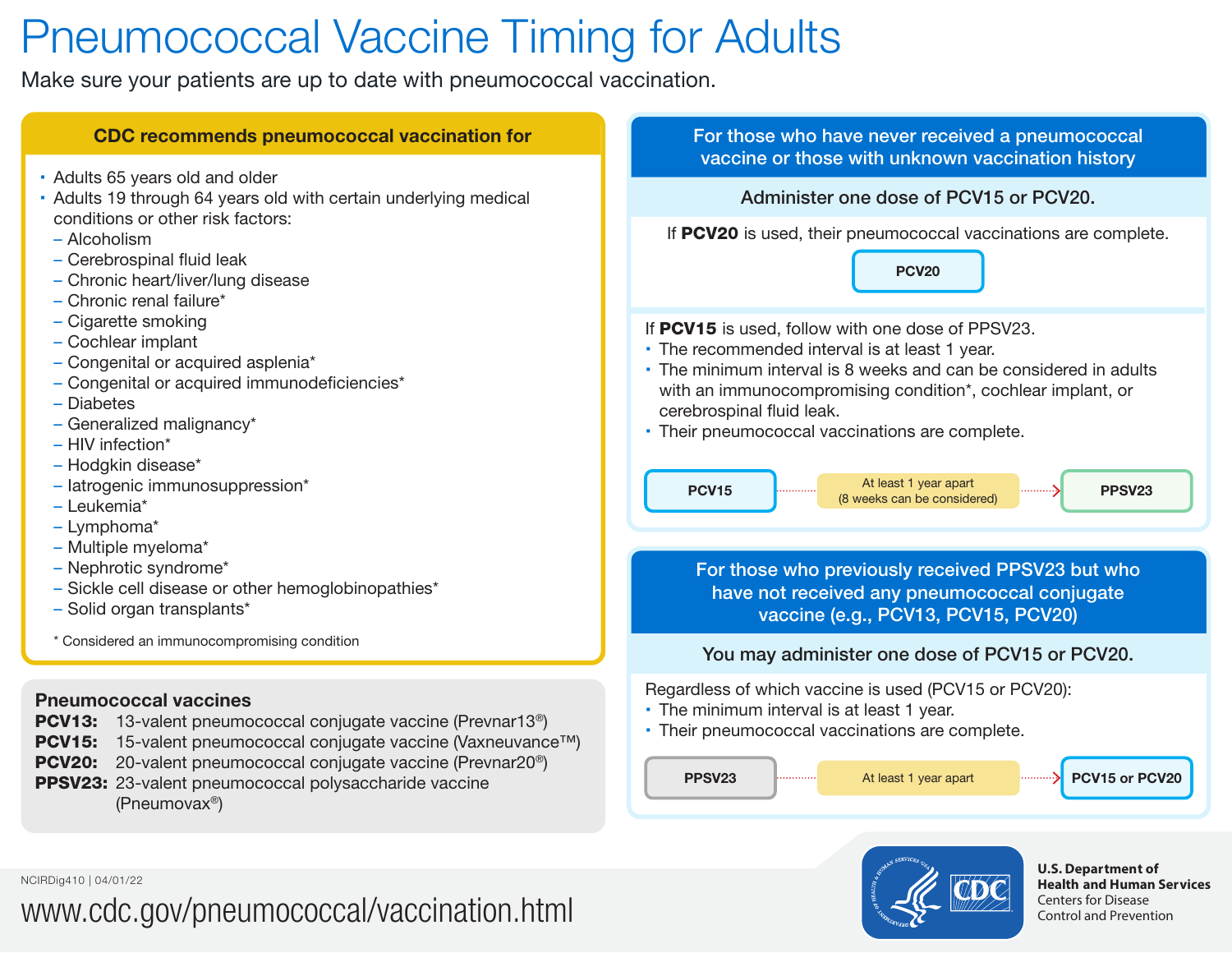#### Table 1

## Recommendations for adults who have never received a pneumococcal conjugate vaccine,

by underlying medical condition or other risk factor and age group

| <b>Underlying medical condition</b><br>or other risk factor | 19 through 64 years old                                       | $\geq 65$ years old                                                                                                                                                                                                                                                                                                                                                                                       | Considered an<br>immunocompromising condition                                                                                                        |
|-------------------------------------------------------------|---------------------------------------------------------------|-----------------------------------------------------------------------------------------------------------------------------------------------------------------------------------------------------------------------------------------------------------------------------------------------------------------------------------------------------------------------------------------------------------|------------------------------------------------------------------------------------------------------------------------------------------------------|
| <b>None</b>                                                 | Not recommended                                               | Administer<br>1 dose of PCV20<br><b>OR</b>                                                                                                                                                                                                                                                                                                                                                                | Includes congestive heart failure<br>and cardiomyopathies                                                                                            |
|                                                             |                                                               | 1 dose of PCV15 followed by<br>1 dose of PPSV23 at least 1 year later                                                                                                                                                                                                                                                                                                                                     | Includes chronic obstructive<br>Ş<br>pulmonary disease, emphysema,                                                                                   |
| Alcoholism                                                  |                                                               | Administer<br>1 dose of PCV20<br><b>OR</b><br>1 dose of PCV15 followed by<br>1 dose of PPSV23 at least 1 year later<br>The minimum interval (8 weeks)<br>can be considered in adults<br>with an immunocompromising<br>condition, cochlear implant, or<br>cerebrospinal fluid leak.<br>Reminder: No additional doses are<br>indicated at this age if PCV15 or PCV20<br>were administered at a younger age. | and asthma                                                                                                                                           |
| Chronic heart disease <sup>t</sup>                          |                                                               |                                                                                                                                                                                                                                                                                                                                                                                                           | Includes B- (humoral) or<br>T-lymphocyte deficiency,<br>complement deficiencies<br>(particularly C1, C2, C3, and C4<br>deficiencies), and phagocytic |
| Chronic liver disease                                       |                                                               |                                                                                                                                                                                                                                                                                                                                                                                                           |                                                                                                                                                      |
| Chronic lung disease <sup>§</sup>                           |                                                               |                                                                                                                                                                                                                                                                                                                                                                                                           |                                                                                                                                                      |
| Cigarette smoking                                           |                                                               |                                                                                                                                                                                                                                                                                                                                                                                                           |                                                                                                                                                      |
| <b>Diabetes mellitus</b>                                    |                                                               |                                                                                                                                                                                                                                                                                                                                                                                                           | disorders (excluding chronic                                                                                                                         |
| Cochlear implant                                            | Administer<br>1 dose of PCV20<br><b>OR</b>                    |                                                                                                                                                                                                                                                                                                                                                                                                           | granulomatous disease)                                                                                                                               |
| Cerebrospinal fluid leak                                    |                                                               |                                                                                                                                                                                                                                                                                                                                                                                                           | $\ddagger$<br>Includes diseases                                                                                                                      |
| Chronic renal failure*                                      |                                                               |                                                                                                                                                                                                                                                                                                                                                                                                           | requiring treatment with                                                                                                                             |
| Congenital or acquired asplenia*                            | 1 dose of PCV15 followed by                                   |                                                                                                                                                                                                                                                                                                                                                                                                           | immunosuppressive drugs,                                                                                                                             |
| Congenital or acquired<br>immunodeficiency* <sup>1</sup>    | 1 dose of PPSV23 at least 1 year later                        |                                                                                                                                                                                                                                                                                                                                                                                                           | including long-term systemic<br>corticosteroids and radiation                                                                                        |
| Generalized malignancy*                                     | The minimum interval (8 weeks)<br>can be considered in adults |                                                                                                                                                                                                                                                                                                                                                                                                           | therapy                                                                                                                                              |
| HIV infection*                                              | with an immunocompromising                                    |                                                                                                                                                                                                                                                                                                                                                                                                           |                                                                                                                                                      |
| Hodgkin disease*                                            | condition, cochlear implant, or<br>cerebrospinal fluid leak.  |                                                                                                                                                                                                                                                                                                                                                                                                           |                                                                                                                                                      |
| latrogenic immunosuppression* <sup>‡</sup>                  |                                                               |                                                                                                                                                                                                                                                                                                                                                                                                           |                                                                                                                                                      |
| Leukemia*                                                   |                                                               |                                                                                                                                                                                                                                                                                                                                                                                                           |                                                                                                                                                      |
| Lymphoma*                                                   |                                                               |                                                                                                                                                                                                                                                                                                                                                                                                           |                                                                                                                                                      |
| Multiple myeloma*                                           |                                                               |                                                                                                                                                                                                                                                                                                                                                                                                           |                                                                                                                                                      |
| Nephrotic syndrome*                                         |                                                               |                                                                                                                                                                                                                                                                                                                                                                                                           |                                                                                                                                                      |
| Sickle cell disease/other<br>hemoglobinopathies*            |                                                               |                                                                                                                                                                                                                                                                                                                                                                                                           |                                                                                                                                                      |
| Solid organ transplant*                                     |                                                               |                                                                                                                                                                                                                                                                                                                                                                                                           |                                                                                                                                                      |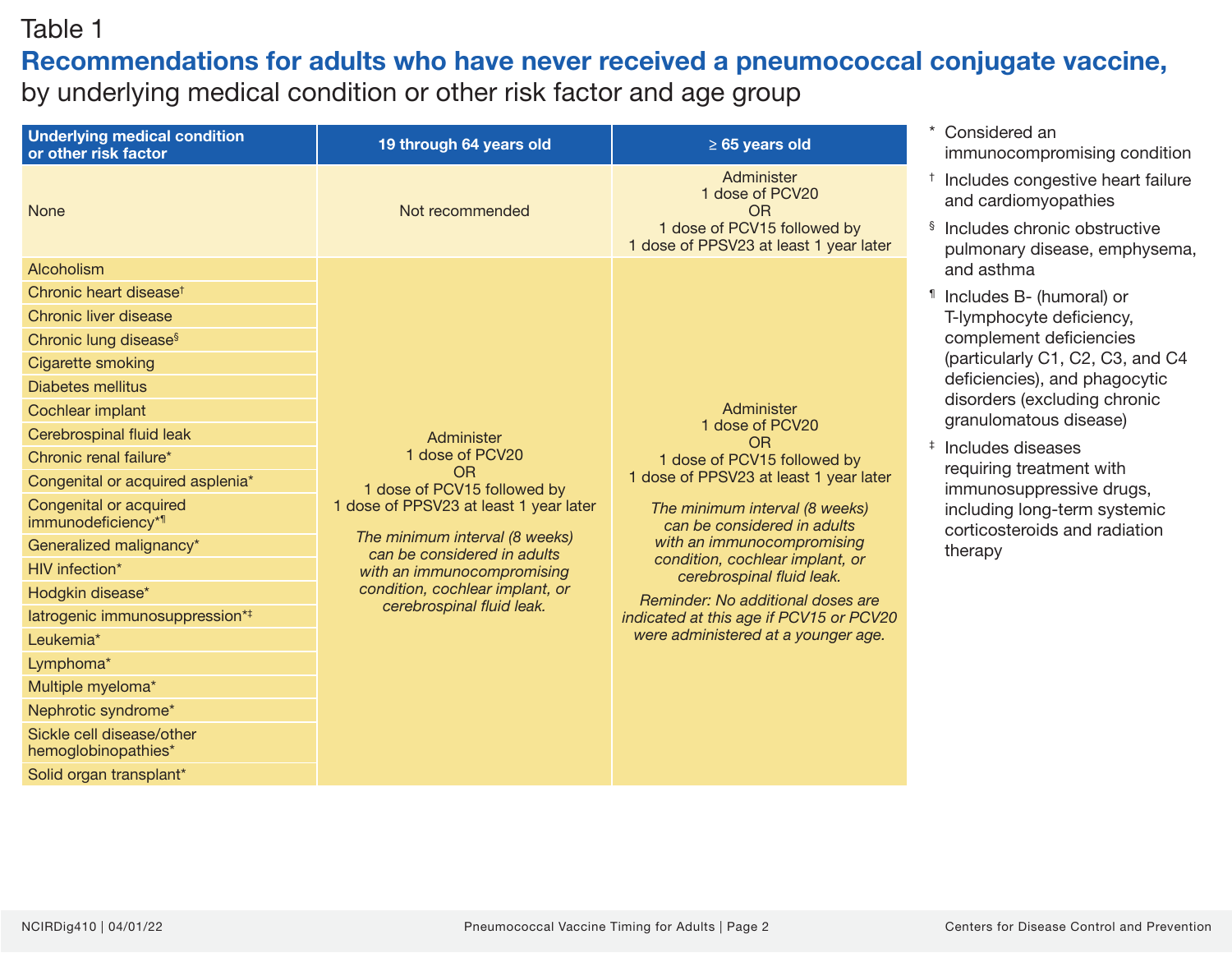### Pneumococcal vaccine timing for adults who previously received PCV13 but who have not received all recommended doses of PPSV23

The previous pneumococcal recommendations remain in effect pending further evaluation. Use the following information for guidance on the number of and interval between any remaining recommended doses of PPSV23.



#### CDC recommends 1 dose of PPSV23\*\* before age 65 years and 1 dose of PPSV23\*\* at age 65 years or older.

Administer a single dose of PPSV23 at least 8 weeks after PCV13 was received.

- If the adult is 65 years or older, their pneumococcal vaccinations are complete.
- If the adult was younger than 65 years old when the first dose of PPSV23 was given, then administer a final dose of PPSV23 once they turn 65 years old and at least 5 years have passed since PPSV23 was first given. Their pneumococcal vaccinations are complete.



#### CDC recommends 2 doses of PPSV23\*\* before age 65 years and 1 dose of PPSV23\*\* at age 65 years or older.

Administer a single dose of PPSV23 at least 8 weeks after PCV13 was received.

- If the patient was younger than 65 years old when the first dose of PPSV23 was given and has not turned 65 years old yet, administer a second dose of PPSV23 at least 5 years after the first dose of PPSV23. This is the last dose of PPSV23 that should be given prior to 65 years of age.
- Once the patient turns 65 years old and at least 5 years have passed since PPSV23 was last given, administer a final dose of PPSV23 to complete their pneumococcal vaccinations.

<sup>\*\*</sup> For adults who have received PCV13 but have not completed their recommended pneumococcal vaccine series with PPSV23, one dose of PCV20 may be used if PPSV23 is not available. If PCV20 is used, their pneumococcal vaccinations are complete.